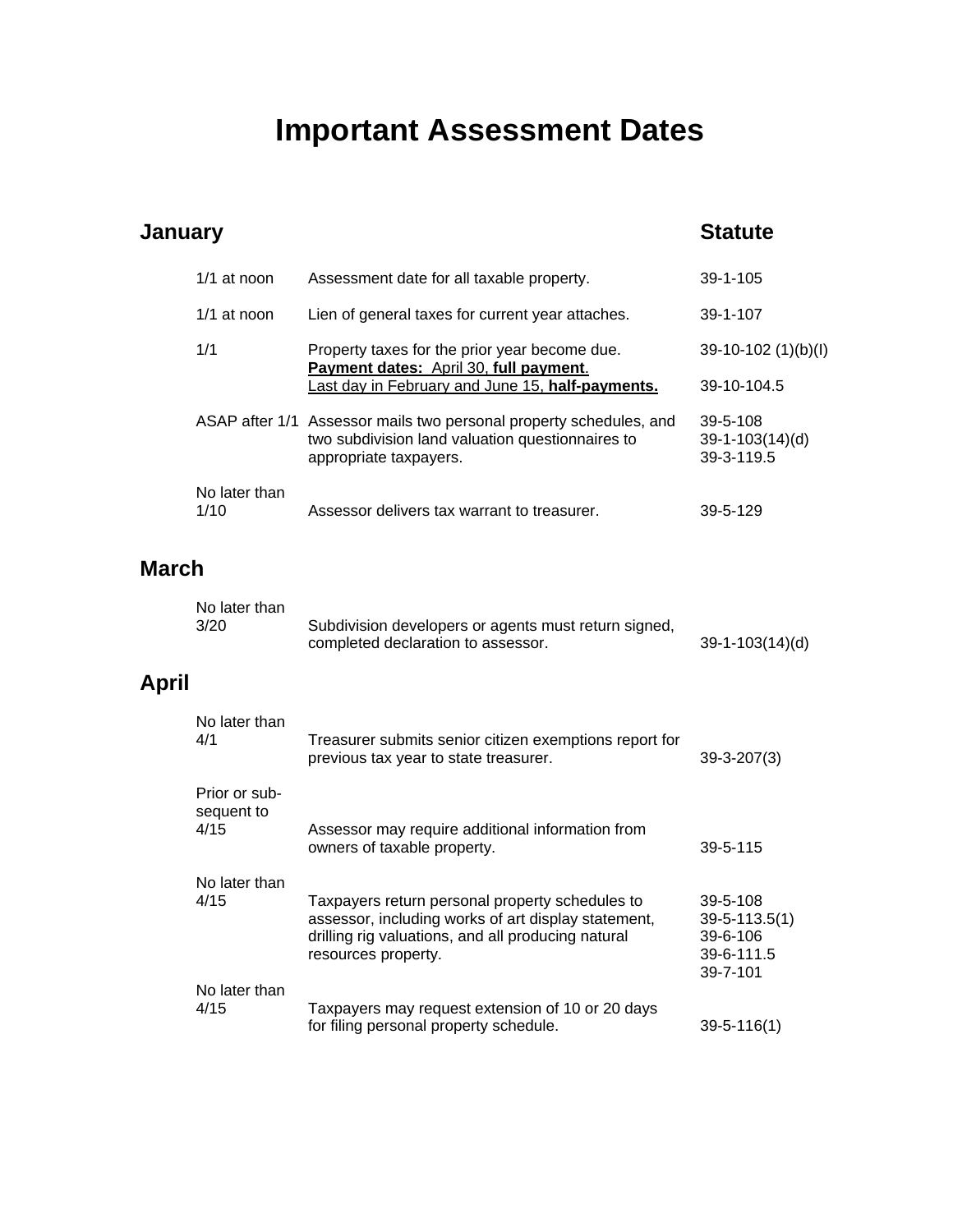|      | No later than<br>4/15                                   | Owners and operators of producing mines file<br>statement with the assessor.                                                                           | 39-6-106                                                                                                     |
|------|---------------------------------------------------------|--------------------------------------------------------------------------------------------------------------------------------------------------------|--------------------------------------------------------------------------------------------------------------|
|      | No later than<br>4/15                                   | Owners and operators of oil and gas leaseholds<br>file statement with the assessor.                                                                    | 39-7-101                                                                                                     |
|      | Subsequent<br>to 4/15                                   | Assessor determines personal property values from<br>best information available and imposes a penalty<br>for taxpayers failing to file.                | 39-5-116                                                                                                     |
| May  |                                                         |                                                                                                                                                        |                                                                                                              |
|      | On or before<br>5/1                                     | Assessor gives public notice of hearings on real<br>And personal property                                                                              | $39 - 5 - 122(1)$                                                                                            |
|      | No later than<br>5/1                                    | Assessor mails senior citizen exemption notice to<br>residential real property owners.                                                                 | 39-3-204                                                                                                     |
|      | No later than<br>5/1                                    | Assessor sends "notices of valuation" (NOVs) for<br>real property, together with a protest form, to<br>taxpayers.                                      | Sec. 20, Art X,<br><b>CO Constitution</b>                                                                    |
| June | First working<br>Day after NOVs<br>Have been<br>Mailed. | Assessor sits to hear objections concerning real<br>property valuations.                                                                               | $39 - 5 - 122(1)$                                                                                            |
|      | No later than<br>6/1                                    | Taxpayer notifies assessor in writing, or in person,<br>of real property protest.                                                                      | $39 - 5 - 121(1)$<br>$39-5-122(1), (2)$                                                                      |
|      | By 6/1                                                  | Assessor concludes real property hearings.                                                                                                             | $39-5-122(1), (4)$                                                                                           |
|      | No later than<br>6/15                                   | Assessor sends NOVs, together with a protest form,<br>for personal property, drilling rig valuations, and all<br>producing natural resources property. | Sec. 20 Art. X<br><b>CO Constitution</b><br>$39 - 5 - 121(1.5)$<br>39-5-113.3(2)<br>39-6-111.5<br>30-7-102.5 |
|      | Beginning<br>6/15                                       | Assessor sits to hear all objections concerning<br>personal property, drilling rig valuations, and all<br>producing natural resources property.        | $39 - 5 - 122(1)$<br>39-6-111.5<br>39-7-102.5                                                                |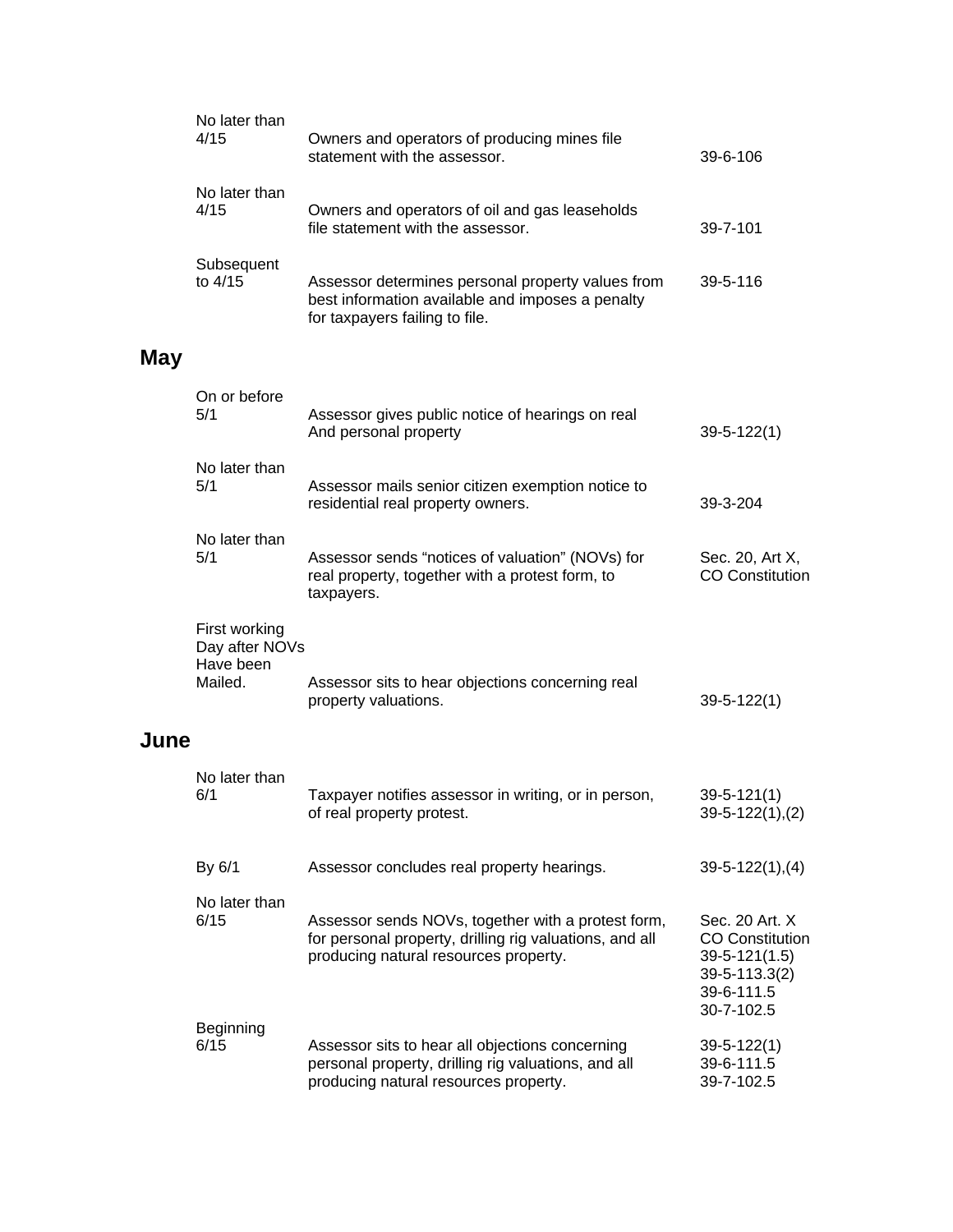|      | No later than<br>6/30                       | Taxpayer mails protest to assessor for personal<br>property, drilling rig valuations and all producing<br>natural resources property.<br>(Postmarked no later than June 30.)                                                                                                                                                                       | $39-5-121(1.5)$<br>39-5-122     |
|------|---------------------------------------------|----------------------------------------------------------------------------------------------------------------------------------------------------------------------------------------------------------------------------------------------------------------------------------------------------------------------------------------------------|---------------------------------|
|      | On or before<br>last working<br>day in June | Assessor mails two copies of real property NOD<br>(Notice of determination) to taxpayer.                                                                                                                                                                                                                                                           | $39 - 5 - 122(2)$               |
| July |                                             |                                                                                                                                                                                                                                                                                                                                                    |                                 |
|      | Prior to 7/1                                | CBOE (County Board of Equalization) publishes<br>notice of sitting to review assessment roll and hear<br>appeals on real and personal property valuations.                                                                                                                                                                                         | $39 - 8 - 104(1)$               |
|      | Beginning<br>7/1                            | CBOE sits to hear appeals on real and personal<br>Property valuations.                                                                                                                                                                                                                                                                             | 39-8-104                        |
|      | $2nd$ Monday<br>In July                     | Assessor reports to CBOE the assessed value of all<br>taxable real property in the county. Assessor submits<br>list of real property protests and the action in each<br>case.                                                                                                                                                                      | $39 - 8 - 105(1)$               |
|      | By 7/5                                      | Assessor concludes personal property hearings.                                                                                                                                                                                                                                                                                                     | $39 - 5 - 122(2)$               |
|      | No later than<br>7/5                        | Taxpayer notifies assessor in person of personal<br>property protest.                                                                                                                                                                                                                                                                              | $39 - 5 - 121(1.5)$<br>39-5-122 |
|      | On or before<br>7/10                        | Assessor mails two copies of personal property NOD<br>to taxpayer.                                                                                                                                                                                                                                                                                 | $39 - 5 - 122(2)$               |
|      | On or before<br>7/15 of that<br>Year        | Taxpayer mails one copy of assessor's real property<br>NOD to CBOE. Appeals bearing postmark on or before<br>7/15 constitutes proper filing.                                                                                                                                                                                                       | $39 - 8 - 106(1)(a)$            |
|      | 7/15                                        | Assessor reports to CBOE the assessed value of all<br>taxable personal propertyin the county, moveable<br>equipment which was apportioned with other counties,<br>a list of all people who failed to file a declaration<br>schedule and the action in each case, and a list of<br>personal property protests and the action taken in each<br>case. | $39 - 8 - 105(2)$               |
|      | No later than<br>7/15                       | Residential real property owners mail or deliver senior<br>citizen exemption applications to assessor. Applications 39-3-206<br>bearing a postmark of 7/15 are considered timely filed.                                                                                                                                                            | 39-3-205                        |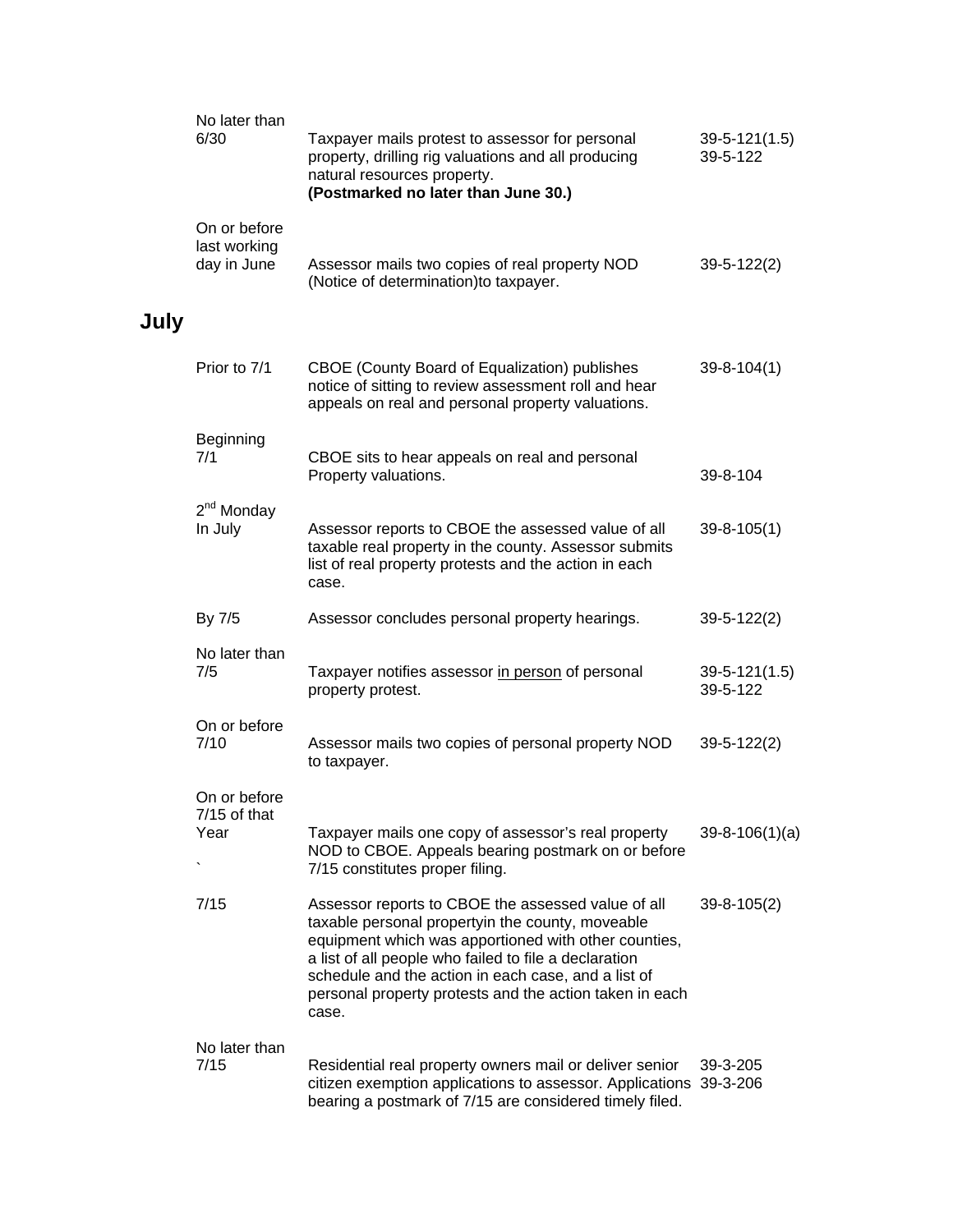late applications may be accepted up to September 15<sup>th</sup> if applicant shows good cause for filing late.

|      | On or before<br>$7/20$ of that |                                                                                                                                                 |                      |
|------|--------------------------------|-------------------------------------------------------------------------------------------------------------------------------------------------|----------------------|
| vear |                                | Taxpayer mails one copy of assessor's personal<br>property NOD to CBOE. Appeals bearing postmark on<br>or before 7/20 constitute proper filing. | $39 - 8 - 106(1)(a)$ |

## **August**

| No later than                                                        | 8/5 of that year CBOE concludes hearings and renders decisions on<br>real and personal property appeals.                                                                                                                                              | $39 - 8 - 107(2)$                     |
|----------------------------------------------------------------------|-------------------------------------------------------------------------------------------------------------------------------------------------------------------------------------------------------------------------------------------------------|---------------------------------------|
| Within 5<br>business days<br>of rendering<br>decision.               | CBOE mails decisions on real and personal property<br>appeals.                                                                                                                                                                                        | $39 - 8 - 107(2)$                     |
| No later than<br>30 days after<br><b>CBOE</b> decision<br>is mailed. | Appeals from CBOE decisions must be filed with BAA<br>(Board of Assessment Appeals), district court, or BOCC<br>(Board of County Commissioners) for binding arbitration.                                                                              | $39 - 8 - 108(1)$                     |
| No later than<br>8/15                                                | Assessor mails denial notice to residential real property 39-3-206(1)<br>owners returning incomplete or nonqualifying senior<br>citizen exemption applications.                                                                                       |                                       |
| By 8/25                                                              | Treasurer reports to the Tax Administrator taxes abated, 39-10-114(3)<br>refunded, or determined to be uncollectible and canceled<br>during the previous reporting period.                                                                            |                                       |
| No later than<br>8/25                                                | Assessor notifies each taxing entity, the Division of<br>Local Govt. and the Dept. of Education of the total<br>assessed value of real and personal property within<br>the entity, and the exceptions to the 5.5% property<br>tax revenue limitation. | $39-5-121(2)(a)$<br>$39 - 5 - 128(1)$ |
| No later than<br>8/25                                                | The assessor certifies the actual value of the taxable<br>property in each school district to the secretary of each<br>school district.                                                                                                               | $39 - 5 - 128(1)$                     |
| On or before<br>the last<br>working day<br>in August.                | Assessor mails two copies of real property NOD to<br>taxpayer.                                                                                                                                                                                        | $39 - 5 - 122(2)$                     |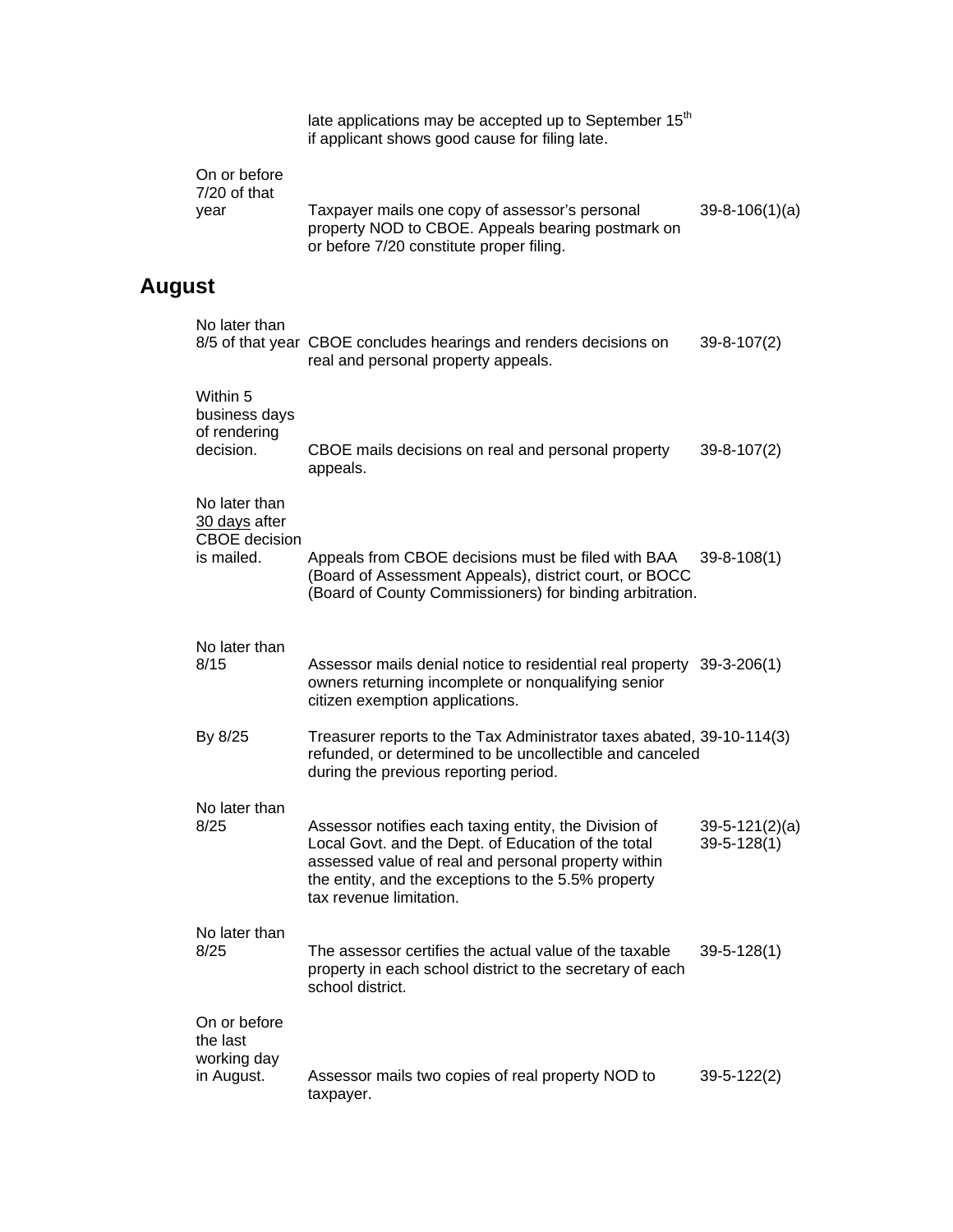## **September**

| Prior to 9/1                                          | County clerk gives published notice that the BOCC,<br>sitting as the CBOE from 9/1 to 10/1, will hear appeals<br>for senior citizen exemption denials.                            | $39 - 8 - 104(2)(b)$              |
|-------------------------------------------------------|-----------------------------------------------------------------------------------------------------------------------------------------------------------------------------------|-----------------------------------|
| On or after<br>9/1                                    | BOCC, sitting as the CBOE, begins hearing appeals for 39-3-206(2)<br>denial of senior citizen exemption.                                                                          |                                   |
| On or before<br>9/1                                   | CBOE publishes notice of sitting to review assessment<br>roll and hear appeals on real and personal property<br>valuations.                                                       | $39 - 8 - 104(2)$                 |
| 9/1                                                   | CBOE sits to hear appeals on real property valuations.                                                                                                                            | $39 - 8 - 104(2)$                 |
| 2 <sup>nd</sup> Monday in<br>September                | Assessor reports to CBOE the assessed value of all<br>taxable real property in the county. Assessor submits<br>list of all real property protests and the action in each<br>case. | $39 - 8 - 105(1)$                 |
| On or before<br>$9/15$ of that<br>year                | Taxpayer mails one copy of assessor's real property<br>NOD to CBOE. Appeals bearing postmark on or before<br>9/15 constitutes proper filing.                                      | $39 - 8 - 106(1)(a)$              |
| No Later than<br>9/15                                 | Applicant can file a senior homestead exemption<br>application by this date if applicant can show good<br>cause for not filing by 7/15.                                           | $39-3-206(2)(a.5)$                |
| No later than<br>9/15                                 | Applicant requests hearing with CBOE to contest<br>assessor's denial for senior homestead exemption.                                                                              | $39-3-206(2)(a)$                  |
| No later than<br>45 days after<br><b>BAA</b> decision | Taxpayer appeals to court of appeals.                                                                                                                                             | $39 - 8 - 108(2)$<br>24-4-106(11) |

## **October**

| No later than<br>10/1  | BOCC, sitting as the CBOE, conclude hearing appeals<br>for denial of senior citizen exemption. | 39-3-206(2)       |
|------------------------|------------------------------------------------------------------------------------------------|-------------------|
| No later than<br>10/10 | Assessor submits report of approved senior citizen<br>exemptions to the Administrator.         | $39 - 3 - 207(1)$ |